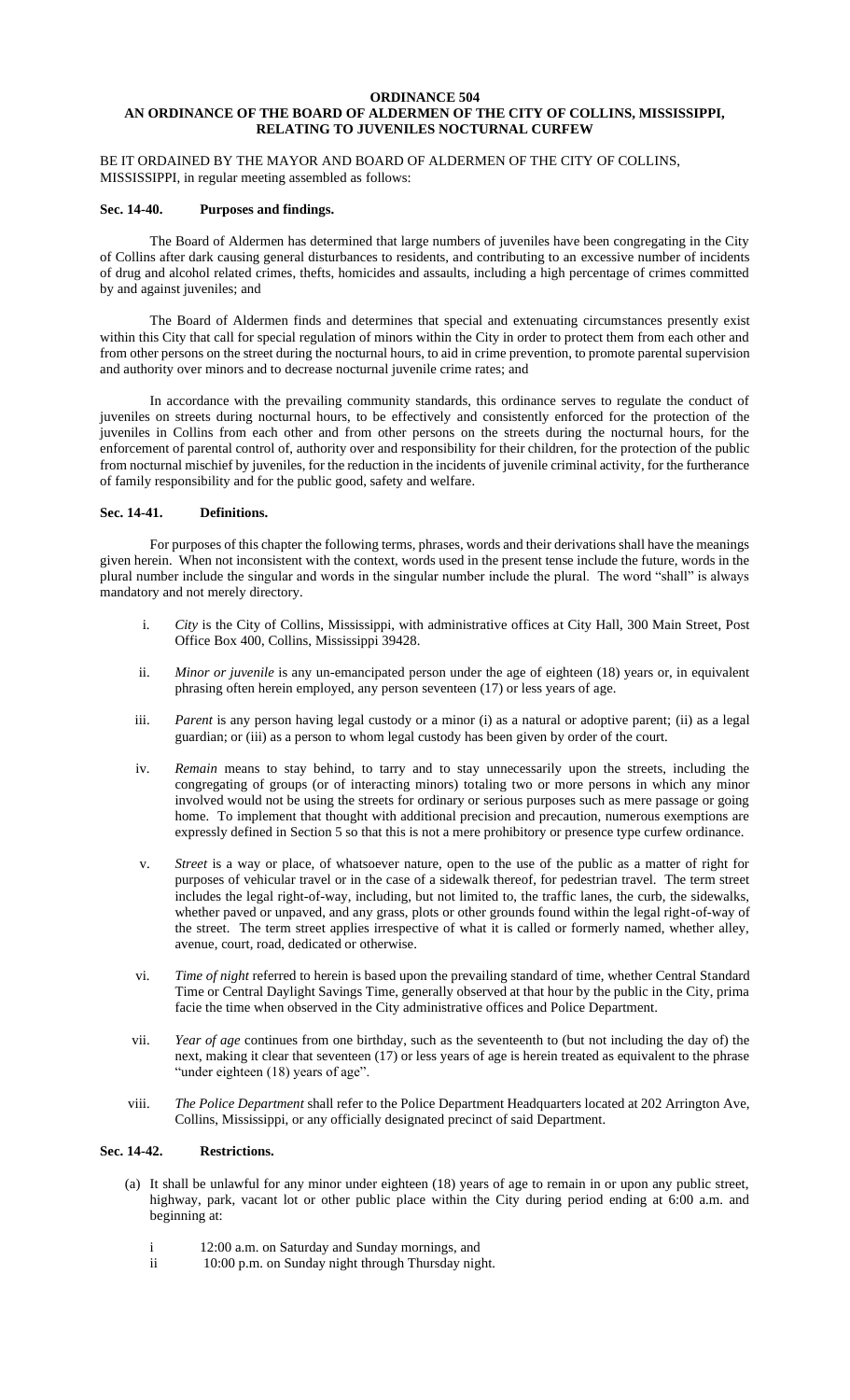(b) It shall further be unlawful for a parent of a minor to knowingly permit or by inefficient control to allow such minor to be or remain upon any City street under circumstances not constituting an exception to, or otherwise beyond the scope of, the curfew ordinance. The term "knowingly" includes knowledge which a parent should reasonably be expected to have concerning the whereabouts of a minor in that parent's legal custody. It is intended to continue to keep neglectful or careless parents up to a reasonable community standard of parental responsibility through an objective test. It shall, a fortiori, be no defense that a parent was completely indifferent to the activities or conduct or whereabouts of such minor child.

## **Sec. 14-43. Exceptions.**

The following shall constitute valid exceptions to the operations of the curfew.

- (a) At any time, if a minor is accompanied by his or her parent;
- (b) When accompanied by an adult authorized by a parent of such minor to take said parent's place in accompanying said minor for a designated period of time and purpose within a specified area;
- (c) If the minor is legally employed, for the period from thirty minutes before to thirty minutes after work, while going directly between his or her home and place of employment. This exception shall also apply if the minor is in public place during curfew hours in the course of his or her employment, to come within this exception, the minor must be carrying a written statement of employment issued by employer pursuant to the authorization of the Chief of Police to expire within ninety (90) days;
- (d) When returning home by a direct route from (and within thirty (30) minutes of the termination of) a school activity or an activity of a religious or other voluntary association, or a place of public entertainment, such as a movie, play or sporting event. If the event is not commercial in nature or does not have a fixed, publicly known time at which it will or does end, the sponsoring organization must register the event with the Chief of Police of the City of Collins, Mississippi Collins Police Department (or his assigned representative) at least 24 hours in advance, informing the Police Department of the time such event is scheduled to begin, the place at which it shall be held, the time at which it shall end and the name of the sponsoring organization;
- (e) In the case of reasonable necessity, but only after such minor's parent has communicated to the Collins Police Department personal the facts establishing such reasonable necessity relating to specified streets at a designated time for a described purpose including place or origin and destination. A copy of such communication, or the police record thereof, duly certified by the Chief of Police to be correct, an appropriate notation of the time it was received and of the names and addresses of such parent and minor shall constitute evidence of qualification under this exception;
- (f) When exercising First Amendment rights protected by the United States Constitution, such as the free exercise of religion, freedom of speech and right of assembly. Such minor shall evidence the bona fides of such exercise and provide notice to City Officials by first delivering to the Collins Police Department written communication, signed by such minor and countersigned if practicable by a parent of such minor, with their home address and telephone number, addressed to the Mayor of the City specifying night (during hours when the curfew ordinance is still otherwise applicable to said minor) in the exercise of a First Amendment right specified in such communication.
- (g) Each of the foregoing exceptions, and their several limitations, such as provisions for notification, are severable, as hereinafter provided but here re-emphasized.

## **Sec. 14-44. Violations.**

- (a) A police officer of the City who has probable cause to believe that a minor is in violation of this ordinance shall
	- i. ascertain the name and address of the minor;
	- ii. transport the minor to the Collins Police Department.
- (b) When a minor is taken to the Collins Police Department the minor's parents shall be immediately contacted. If after this contact there is still probable cause to believe that the minor was violating this ordinance, the minor shall be held until the parent or the parent's assigned representative comes to take the minor home. When the parent or the parent's assigned representative arrives, he or she shall be given a copy of this ordinance. If no parent has arrived within one hour, the minor may be turned over to custody of the local juvenile authorities until a parent or the parent's assigned representative can take custody of him or her. (The parent's assigned representative must be over the age of eighteen (18) years of age).
- (c) For the first offense the minor parent will receive one warning for violation of this ordinance. For such second parental offense a parent shall be fined twenty-five dollars (\$25.00). For each subsequent offense by a parent the fine shall be increased by additional twenty-five dollars (\$25.00), e.g. fifty dollars (\$50.00) for the third, seventy-five dollars (\$75.00) for the fourth offense. The fifth or more offense will be a minimum of a hundred dollars (\$100.00) and the maximum penalty up to one thousand dollars (\$1000.00) and/or one (1) year in jail.
- (d) Any minor who shall violate any of the provisions of this ordinance more than two (2) times shall be dealt with according to the Youth Court Law of the State of Mississippi and in accordance with the directives of the Youth Court of Covington County, Mississippi, or such other court as shall have jurisdiction of said minor.